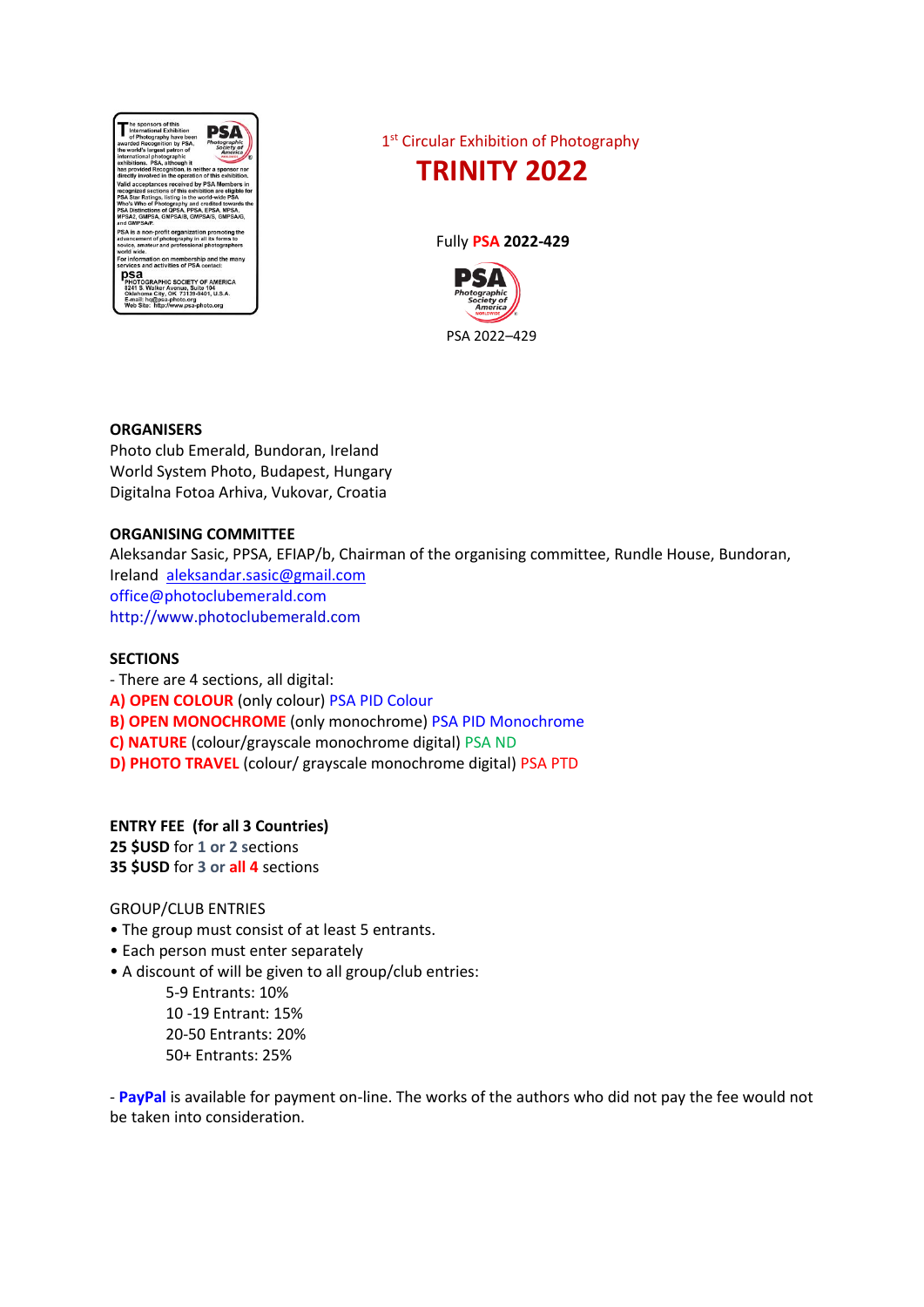### **CALENDAR**

**Closing date:** 15.08.2022. Judging: 25.08. - 05.09.2022. Report cards: 15.09.2022. Gallery of all accepted images will be available on the website www.photoclubemerald.com after 15.09.2022. EDAS: 08.10.2022 On-line PDF Exhibition Catalogue: 15.11.2022. www.photoclubemerald.com Sending of awards: 15.11.2022.

## **REPORT CARD NOTIFICATION**

All participants will receive report card notifications via e-mail. The results of the exhibition will also be published on the website www.photoclubemerald.com

### **EMAILS SPAM BLOCKING:**

Confirmations of entry submittals and Report Cards will be sent to entrants Please be sure that this email address gets included in your "safe" email addresses to assure receipt of these emails instead of having them blocked by your security system. Also check your Junk E-Mail or Spam folder to see if your email software placed any messages from the exhibition there.

### **JURY MEMBERS (for all sections):**

**Ireland all sections: Eion JOHNSTON,** EFIAP/d2, FRPS, DPAGB, Scotland **Cyril BOYD,** AFIAP, EPSA, DPAGD, LIPF, LRPS, A.CPE, Northern Ireland **Angela POGGIONI,** EFIAP/b, MPSA, USA

## **Hungary all sections:**

**Tomasz OKONIEWSKI**, EFIAP/p, EPSA, AFRP, GPU CR4, MoL, GAPU, GMAPG, MIVAF, AFF, G.APS, HON.CPE, A.CPE. Poland **Geza LENNERT,** EFIAP, MF FSS, Serbia **Igor DEBEVEC,** EFIAP/s, MPSA, MIUP, ER-ISF, GPU CR4-VIP1, Slovenia -ISF, GPU CR4-VIP1, Slovenia

## **Croatia all sections:**

**Joseph TAM,** GMPSA, GPSA, EFIAP/d3, GPU CR-5, VIP-5, Australia **Weilu CHEN,** China **Wolfgang LIN,** GMPSA, EFIAP/s, DE.SPAS, GPU Hermes, GPU CR4, GPU VIP4, Hong Kong

#### **AWARDS**

**ALTOGETHER 165 AWARDS!!!**

#### **Ireland**

#### **DPA Badge for the best Author**

**PSA** Gold medals in each section (4 altogether) **SALON** Gold, Silver, Bronze medals in each section (12 altogether) + 5 SALON honorable mention in each section (20 altogether).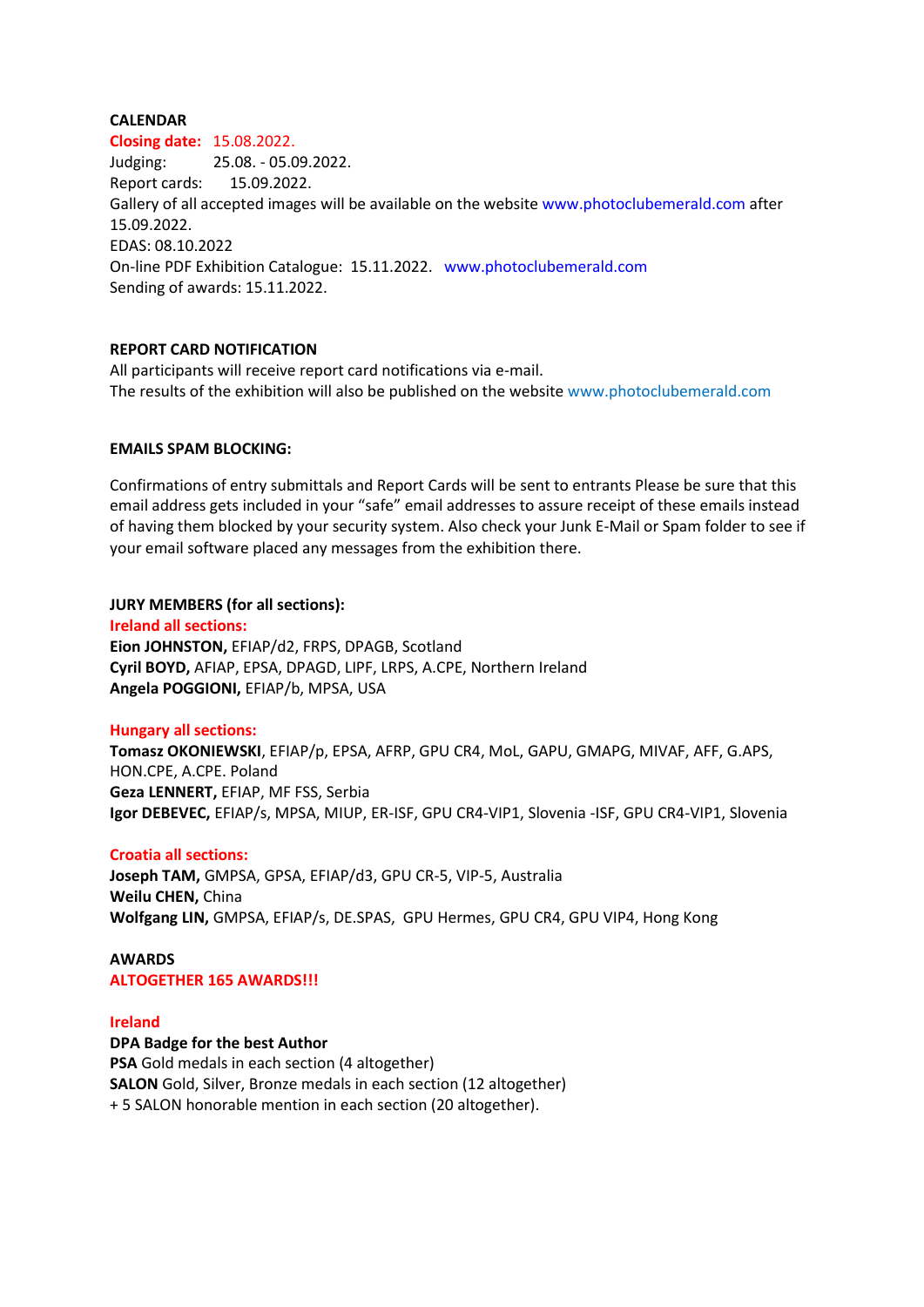## **Hungary**

### **DPA Badge for the best Author**

**PSA** Gold medals in each section (4 altogether) **SALON** Gold, Silver, Bronze medals in each section (12 altogether) + 5 SALON honorable mention in each section (20 altogether).

### **Croatia**

#### **DPA Badge for the best Author**

**PSA** Gold medals in each section (4 altogether) **SALON** Gold, Silver, Bronze medals in each section (12 altogether) + 5 SALON honorable mention in each section (20 altogether).

- Each author can receive only one award in each section.

### **CATALOGUE**

On-line PDF Exhibition Catalogue.

# **CONDITIONS OF ENTRY**

## **EXHIBITION REQUIREMENTS**

**IMAGE AND ENTRY REQUIREMENTS** This exhibition is open to anyone; however, an entry may be rejected when the Sponsor or the Exhibition Organizers, in their reasonable discretion, believes the entry does not conform to exhibition rules and these Conditions of Entry. Membership in any photographic organization is not required.

**Sanctions**: Entries will not be accepted from any entrant who is currently sanctioned by PSA. Entry fees are not refundable in these circumstances

## **PSA Star Ratings**

To receive proper Star ratings credit from PSA, entrants must provide their names and country exactly the same in each exhibition. Aliases are not permitted. Please contact PSA in the event of name changes or relocating to another country. Using one's name differently in different exhibition exposes the entrant to the risk that many of their acceptances may not be recognized by PSA Star Ratings.

## **Image Creation**

Entries must originate as photographs (image-captures of objects via light sensitivity) made by the entrant on photographic emulsion or acquired digitally.

## **Certification**:

By virtue of submitting an image, the entrant certifies the work as his or her own. Images may not incorporate elements produced by anyone else (for example: clip art, images or art by others downloaded from the Internet). Aliases are not allowed.

#### **Reproduction**

The entrant permits the sponsors to reproduce all or part of the entered material free of charge for publication and/or display in media related to the exhibition. This may include low resolution posting on a website. Note: Entrants who indicate that their images may not be reproduced or used "will not be eligible for awards" or inclusion in audio-visuals of the exhibition "and could be subject to disqualification" by the exhibition sponsors. The exhibition assumes no liability of any misuse of copyright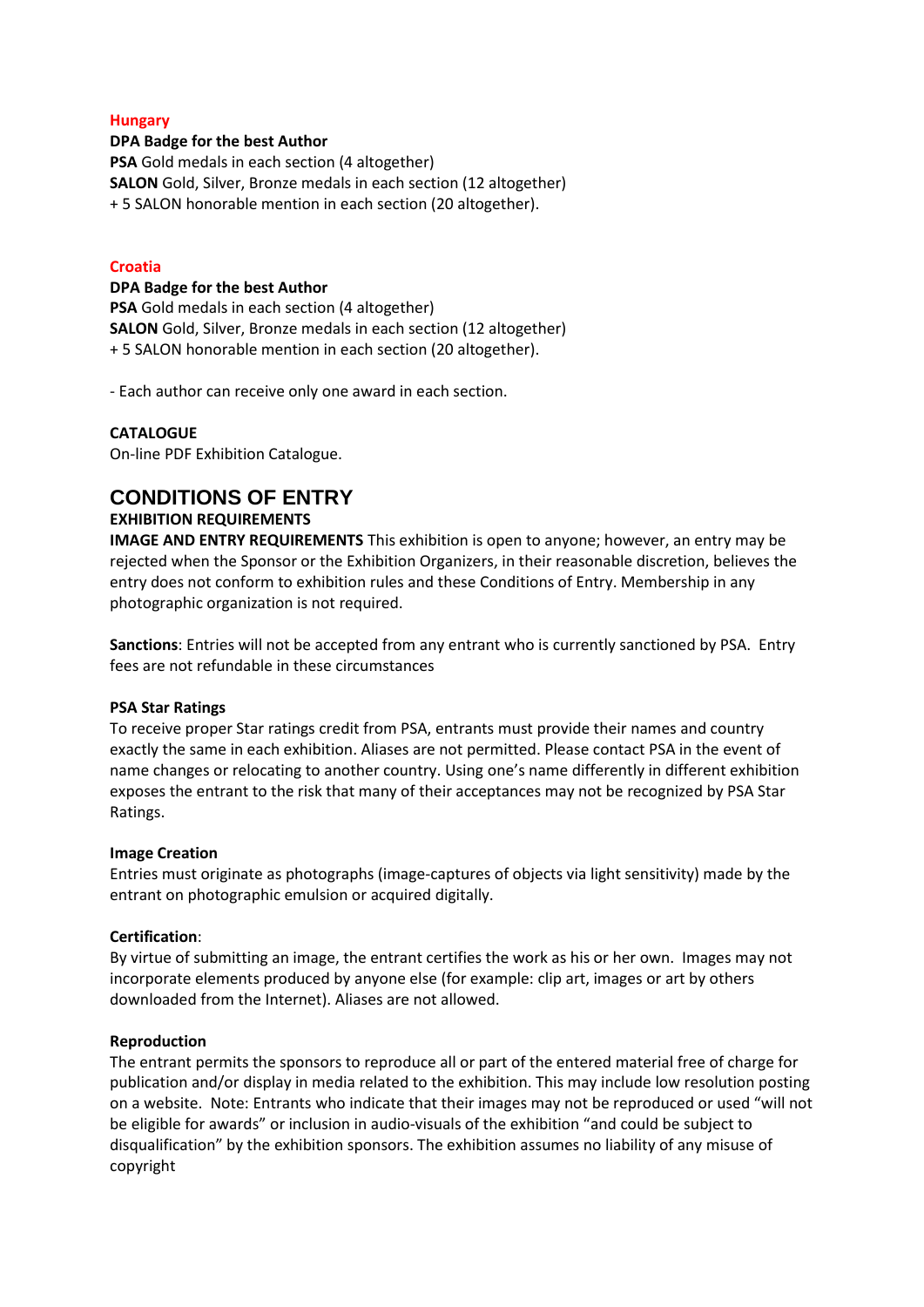**Alteration and Computer Generation** Subject to Divisional restrictions (particularly Nature, Photo Travel, and Photojournalism) images may be altered, either electronically or otherwise, by the maker; adjustments to enhance images or creatively modify images are allowed providing the underlying photograph is retained in a way that is obvious to the viewer. Images may not be constructed entirely with a computer, and must be the sole work of the author

**Re-use of accepted images**: Any image that has been accepted in this exhibition, past or present, may not be entered again in the same Division Star Ratings Class any future instances of this exhibition. It may, of course, be entered in any other PSA recognised exhibitions but **must always have the same title**. **Re-titling in another language is not allowed.**

**Entry**: An Entry consists of, up to and including, four (4) images entered by a single entrant into the same Section. An entrant may only enter a specific Section once.

### **Titles**:

Each image must have a unique title **that is a description of the image**. That unique title must be used for entry of that image or of an identical Image into any and all PSA-Recognized exhibitions. Titles must be 35 characters or fewer. No titles may be visible to the judges, and nothing in the image may identify the maker. Titles may not include file extensions such as .jpg or .jpeg (or any other camera capture filenames such as IMG 471). Titles may not consist of personal identifiers possibly augmented by a number; or include words such as "untitled" or "no title". Titles may not consist solely of numbers unless those numbers are prominently contained within the image, such as a contestant number in a race.

### **Color and Monochrome:**

Color and Monochrome images from the same capture that share substantial pictorial content in common will be considered the same image and must be given the same title.

The Exhibition will be conducted in accordance with the rules of the PSA

An entrant's images will not be presented to the judges consecutively. An entrant's four images will be distributed throughout four rounds of judging in that section. Distribution of images will be in the same round order as submitted by the entrant.

#### **ENTRY FORM**

Authors must fill out online entry form.

#### **PHOTOGRAPHS**

#### AUTHORS MUST FILL OUT ENTRY FORM AND SUBMIT PHOTOS ONLINE

- Photos must be in JPG file format, Max. image width (horizontal) is 1920 pix. Max. image height (vertical) is 1080 pix. in 300 dpi. compression 7-12, max 2Mb.

#### **JUDGING METHOD**

Remote judging of images will be with calibrated computer monitors (minimum 19 inches) or high definition TV screens at 100% of the submitted pixel size (1920x1080 pix). Oversized images will be rejected and the entrant required to resubmit their entry with properly sized images.

Equipment will not resize any submitted images or change the aspect ratio of the original image to "Fit to screen" or to "Fill screen" by monitors or HDTV equipment.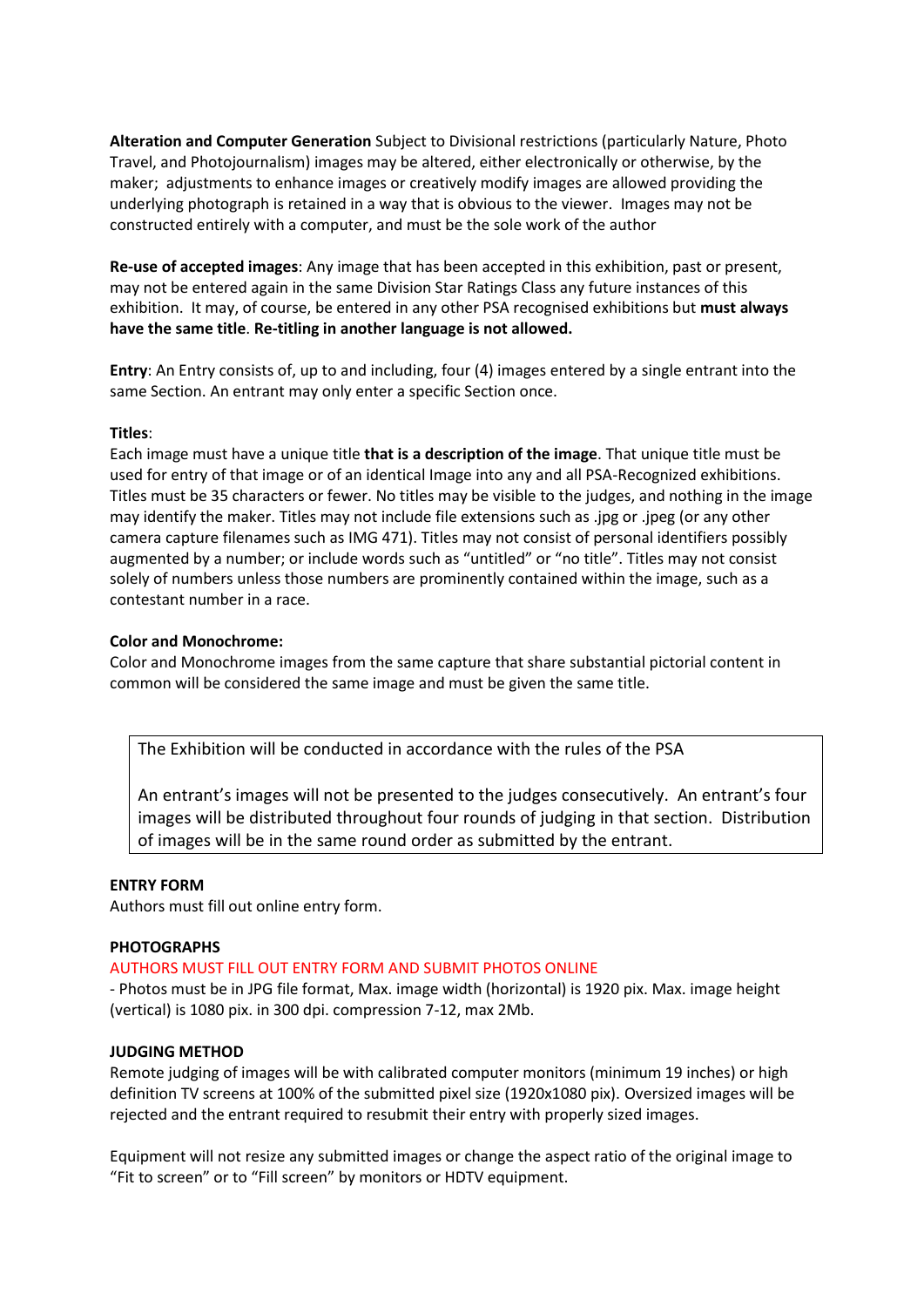All information, including image file names, provided to the judges for remote judging must retain complete anonymity of the entrants and not provide the judges with any means of determining any entrant's personal details, such as name, email address, or country.

The target acceptance rate will be between **29%** and **35%** in each section.

## **DATA PROTECTION**

By entering this exhibition, you are explicitly consenting to the personal details you have supplied, including email addresses, being held, processed and used by the exhibition organizers for purposes associated with this exhibition. You also explicitly consent to such information being sent to organizations which have accorded official recognition, patronage or accreditation to this exhibition. You acknowledge and accept that entering this exhibition means that the status and results of your entry may be made public.

Your email address and contact information will not be made public.

## **SUBJECT MATTER AND SECTION DEFINITIONS**

## **Statement on Subject Matter applicable to all sections**

The fundamental rule that must be observed at all times and **applies to all sections** offered in exhibitions with FIAP patronage or PSA recognition is that **the welfare of living creatures is more important than any photograph**. This means that practices such as baiting of subjects with a living creature and removal of birds from nests, for the purpose of obtaining a photograph, are highly unethical, and such photographs are not allowed in any exhibition with FIAP patronage or PSA recognition. Under no circumstances may a living creature be placed in a situation where it will be killed, injured or stressed for the purpose of obtaining a photograph. This rule applies regardless of whether or not the creature being killed, injured or stressed is visible in the captured image.

There are also concerns about the use of aerial photography, drones, helicopters, low flying aircraft. These should not cause any interference with other individuals or animals which causes a disturbance in their normal activity or disrupt the way any individuals or animals interact with their environment.

Entry in this exhibition is conditional on accepting these policies. The content of images must comply with these General Conditions and with the Division and Section definitions listed in these conditions. Images that - in the sole opinion of the judges or the Exhibition Organizers - do not comply, will be disqualified so the entrant may be aware of the problem when considering entry into other exhibitions with FIAP patronage/PSA recognition.

Further details on the PSA's drone policy may be found at [https://psa-photo.org/index.php?psa](https://psa-photo.org/index.php?psa-policies%23drone)[policies#drone](https://psa-photo.org/index.php?psa-policies%23drone)

## **PSA Monochrome Definition**

An image is considered to be Monochrome only if it gives the impression of having no color (i.e. contains only shades of grey which can include pure black and pure white) OR it gives the impression of being a greyscale image that has been toned in one color across the entire image. (For example by Sepia, red, gold, etc.) A greyscale or multi-colored image modified or giving the impression of having been modified by partial toning, multi-toning or by the inclusion of spot coloring does not meet the definition of monochrome and shall be classified as a Color Work.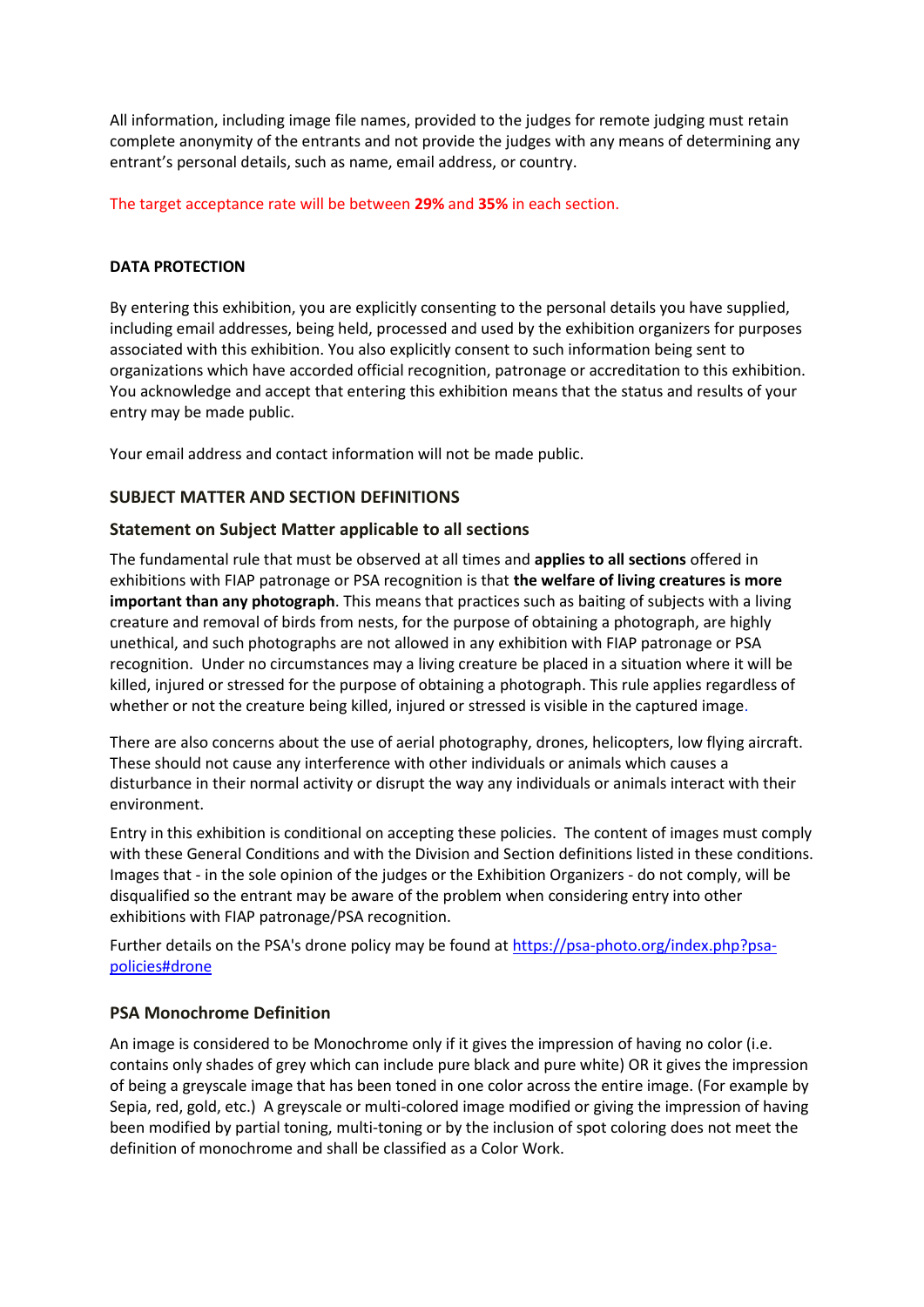**Greyscale Monochrome** images may be entered for Nature and Photo Travel but toned images are not permitted for these sections.

Monochrome images **may not** be entered in PID Color Sections.

## **PSA/FIAP Nature Definition**

Nature photography records all branches of natural history except anthropology and archaeology. This includes all aspects of the physical world, both animate and inanimate, that have not been made or modified by humans.

Nature images must convey the truth of the scene that was photographed. A well-informed person should be able to identify the subject of the image and be satisfied that it has been presented honestly and that no unethical practices have been used to control the subject or capture the image. Images that directly or indirectly show any human activity that threatens the life or welfare of a living organism are not allowed.

The most important part of a Nature image is the nature story it tells. High technical standards are expected and the image must look natural. Adding a vignette or blurring the background during processing is not allowed.

Objects created by humans, and evidence of human activity, are allowed in Nature images only when they are a necessary part of the Nature story.

Photographs of human-created hybrid plants, cultivated plants, feral animals, domesticated animals, human-created hybrid animals and mounted or preserved zoological specimens are not allowed.

Images taken with subjects under controlled conditions, such as zoos, are allowed.

Controlling live subjects by chilling, anaesthetic or any other method of restricting natural movement for the purpose of a photograph is not allowed.

No modification that changes the truth of a Nature image is allowed. Images may be cropped but no other technique that removes, adds or moves any part of the image is allowed.

Techniques that remove elements added by the camera, such as dust spots, digital noise and lens flare are allowed.

Complete conversion of colour images to greyscale monochrome is allowed. Partial conversion, toning and infrared captures or conversions are not allowed.

Images of the same subject that are combined in-camera or with software by focus stacking or exposure blending are allowed. Multiple images with overlapping fields of view that are taken consecutively and combined in-camera or with software (image stitching) are allowed. *Attention is drawn to the PSA Statement on Subject Matter which applies to all sections*

## *Borders*

For the purpose of this exhibition any border added to a Nature digital file must be a single border of white or grey, no greater than 3 -5 pixels in width.

## **PSA Photo Travel Definition**

A Photo Travel image expresses the characteristic features or culture of a land as they are found naturally. There are no geographical limitations. Images from events or activities arranged specifically for photography, or of subjects directed or hired for photography are not permitted**.** Close up pictures of people or objects must include features that provide information about the location.

Techniques that add, relocate, replace or remove any element of the original image, except by cropping, are not permitted. The only allowable adjustments are removal of dust or digital noise,